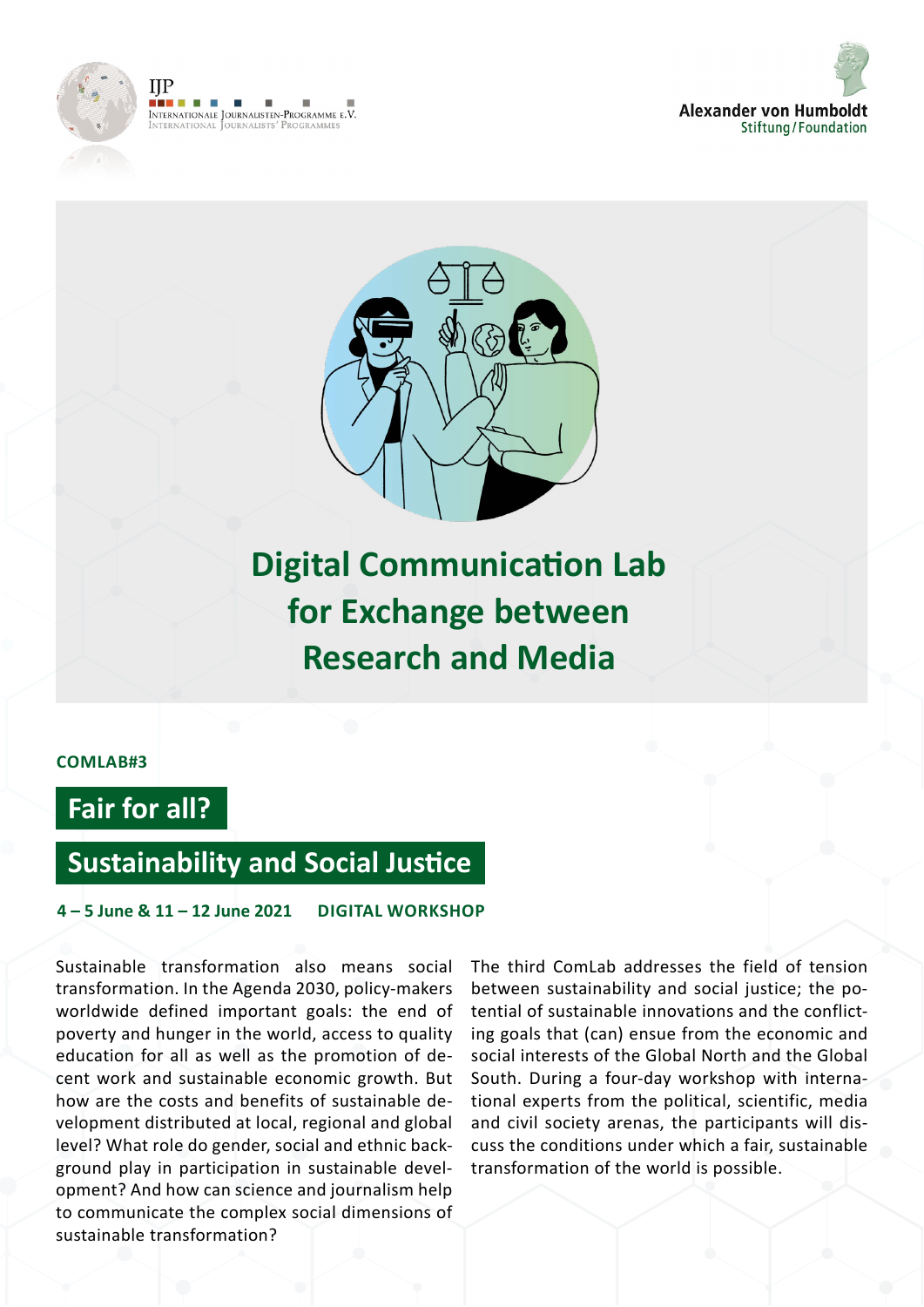| DAY <sub>1</sub>                      | <b>4 JUNE 2021</b> | All listed times are Bonn time,<br>i.e. Central European Summer Time (CEST).                                                                                                                                                                                |
|---------------------------------------|--------------------|-------------------------------------------------------------------------------------------------------------------------------------------------------------------------------------------------------------------------------------------------------------|
| <b>OPENING</b>                        | 9:30               | Welcome<br>Dr Stephanie Siewert, Alexander von Humboldt Foundation<br>Martina Johns, International Journalists' Programmes (IJP e.V.)                                                                                                                       |
|                                       | 9:45               | <b>Official Opening</b><br>Vito Cecere, German Federal Foreign Office<br>Dr Judith Wellen, Alexander von Humboldt Foundation                                                                                                                                |
|                                       | 10:00              | <b>Why Science Communication Matters</b><br>Dr Heide Hackmann, International Science Council                                                                                                                                                                |
|                                       | 10:20              | Icebreaker / Meet & Mingle / Goals and Expectations                                                                                                                                                                                                         |
| <b>BRAINSTORMING</b>                  | 12:20              | What are the Potentials and Challenges<br>of Science-Media Cooperation?                                                                                                                                                                                     |
|                                       | 13:00              | <b>Break</b>                                                                                                                                                                                                                                                |
| <b>FOOD FOR THOUGHT</b>               | 13:40              | Fair for all? On the Role of Class, Race and Gender in<br><b>Sustainable Development</b><br>Katja Hujo, United Nations Research Institute for Social<br>Development (UNRISD)<br>Prof David Hulme, Global Development Institute,<br>University of Manchester |
|                                       | 14:45              | <b>Science/Media Intervention</b>                                                                                                                                                                                                                           |
|                                       | 15:45              | <b>Break</b>                                                                                                                                                                                                                                                |
| <b>MATCH-MAKING</b><br><b>TANDEMS</b> | 16:00              | <b>Meet Your Partner</b>                                                                                                                                                                                                                                    |
|                                       | 16:30              | <b>Roadmap Tandem Work</b>                                                                                                                                                                                                                                  |
|                                       |                    |                                                                                                                                                                                                                                                             |
| <b>FRONT COVER</b>                    | 17:00              | <b>Meet Great Science Communicators</b><br>"Molecular Clusters", Winner of the Dance Your PhD<br>Contest 2020/2021 (Science Magazine)                                                                                                                       |
|                                       |                    | Moderator: Anika Nicolaas Ponder (IKEM)                                                                                                                                                                                                                     |

Mentors: Heike Vowinkel (freelancer and author) Rebecca Winkels (Wissenschaft im Dialog)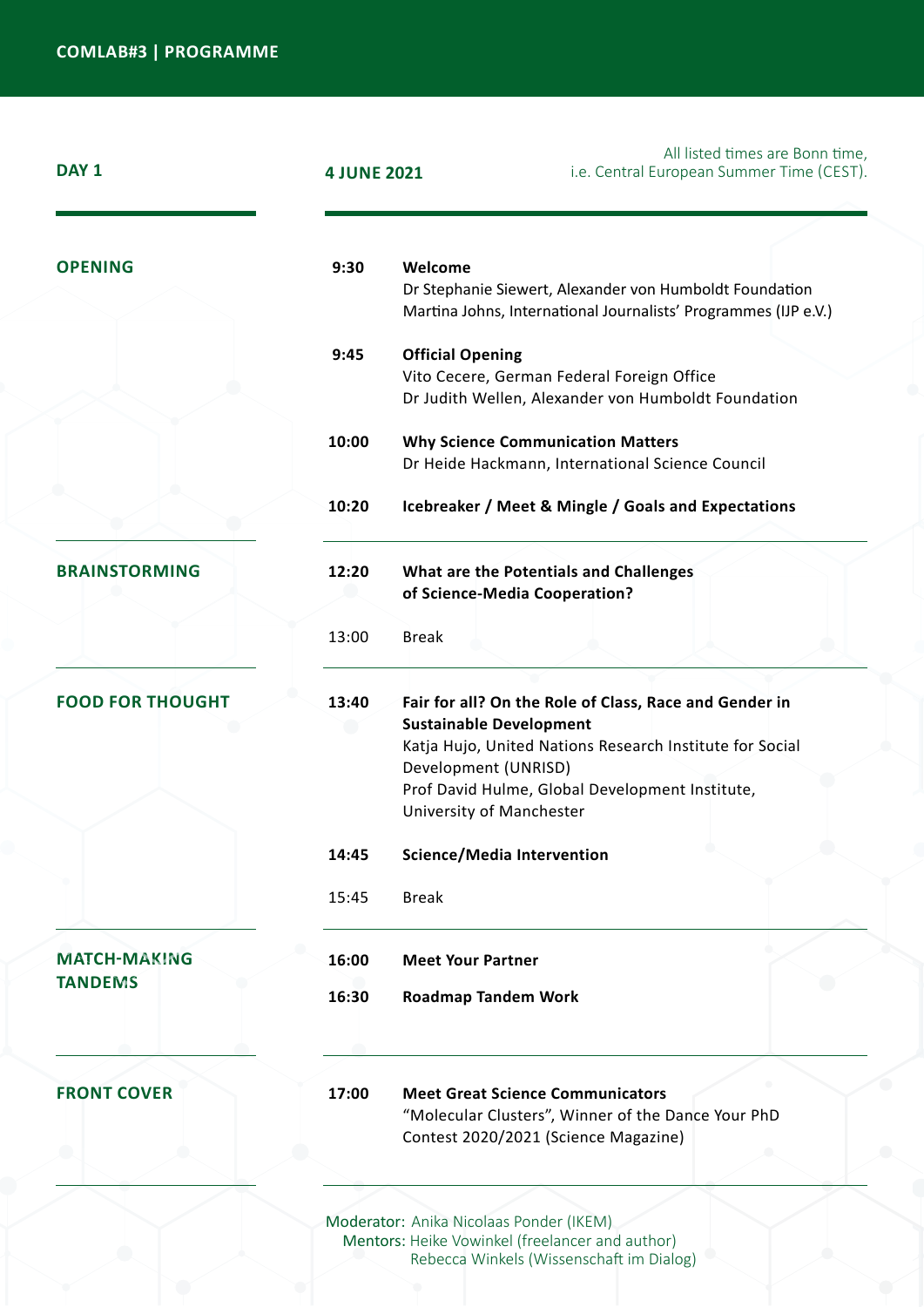#### **COMLAB#3 | PROGRAMME**

|  | I |
|--|---|
|  |   |

#### **DAY 2 5 JUNE 2021**

**9:30**

| <b>FORUM:</b> |                            |
|---------------|----------------------------|
|               | <b>FUTURE OF EDUCATION</b> |

**Warm-Up** 

**10:00 Re-orienting Education in Times of Systemic Global Dysfunction – a Transformative Learning Perspective**  Prof Arjen Wals, Wageningen University, UNESCO Chair of Social Learning and Sustainable Development

#### , **ne en en en** (?) ^}]b/obb Prof Boike Rehbein, Humboldt-Universität

**Journalist Comment**  Anu Sharma (Alumna ComLab#1, print journalist, India)

11:15 Break

**FORUM: FUTURE OF WORK**

**11:30 Green Jobs, Fair Play? The Social Dimensions of the Ecological Transition**  Dr Moustapha Kamal Gueye, International Labour Organization, Green Jobs Programme

> **Capacity Building in Workforce Development: Bridging the Gender Gap** Asumi Saito, Waffle.org

**Sustainability in Business Education** Dr Mette Morsing, PRME, UN Global Compact

**Journalist Comment**  Katarina Gulan (Alumna ComLab#2, radio journalist, Croatia)

13:30 Break

**GROUP WORK**

**CLOSING REMARKS**

**14:15 Input: Find Your Topic Tandem One-On-One and Individual Mentoring**

**16:00 Feedback and Outlook**

Moderator: Anika Nicolaas Ponder (IKEM) Mentors: Heike Vowinkel (freelancer and author) Rebecca Winkels (Wissenschaft im Dialog)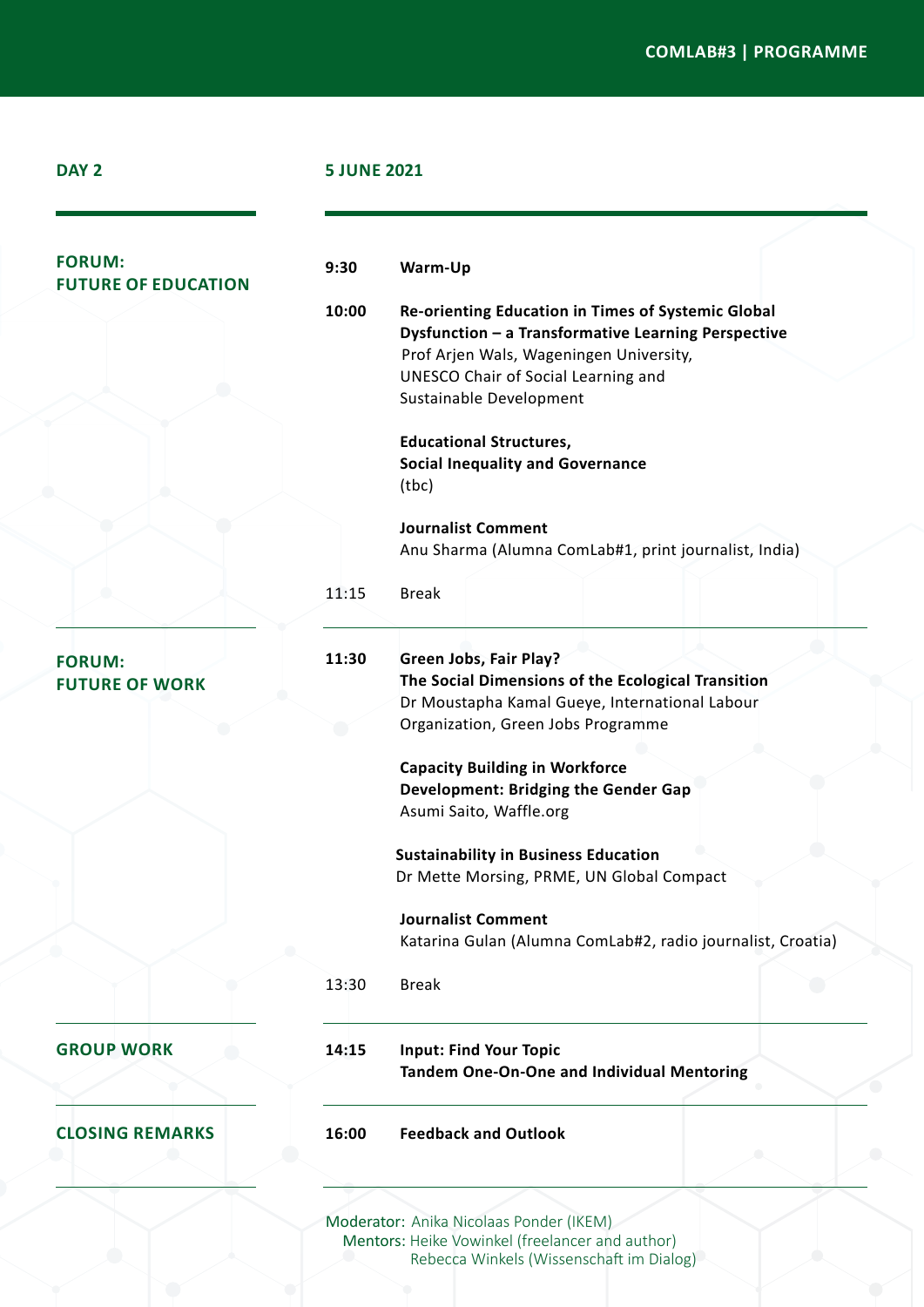| DAY <sub>3</sub>       | <b>11 JUNE 2021</b>                                                                                                                                               |  |
|------------------------|-------------------------------------------------------------------------------------------------------------------------------------------------------------------|--|
| <b>TOOL-KIT I</b>      | 9:30<br>Warm-Up                                                                                                                                                   |  |
|                        | <b>Pool of Methods</b><br>10:00                                                                                                                                   |  |
|                        | 11:00<br><b>Regional Reports</b>                                                                                                                                  |  |
|                        | <b>Break</b><br>12:00                                                                                                                                             |  |
| <b>TOOL-KIT II</b>     | 12:40<br><b>Expert Training in Storytelling Techniques</b><br>Rebecca Winkels, Wissenschaft im Dialog<br>Heike Vowinkel, freelancer and author                    |  |
|                        | <b>Feedback</b><br>14:30                                                                                                                                          |  |
| <b>EDITOR'S CORNER</b> | 14:45<br>How to Pitch My Project?<br>Damian Carrington, The Guardian                                                                                              |  |
|                        | 15:20<br>Tandem One-On-One and Individual Mentoring                                                                                                               |  |
| <b>FRONT COVER</b>     | 16:30<br><b>Meet Great Science Communicators</b><br>Diana Stanciu, Romanian Young Academy,<br>Humboldt Alumni Award for Innovative<br>Networking Initiatives 2020 |  |
|                        | Moderator: Anika Nicolaas Ponder (IKEM)<br>Mentors: Heike Vowinkel (freelancer and author)                                                                        |  |

Rebecca Winkels (Wissenschaft im Dialog)